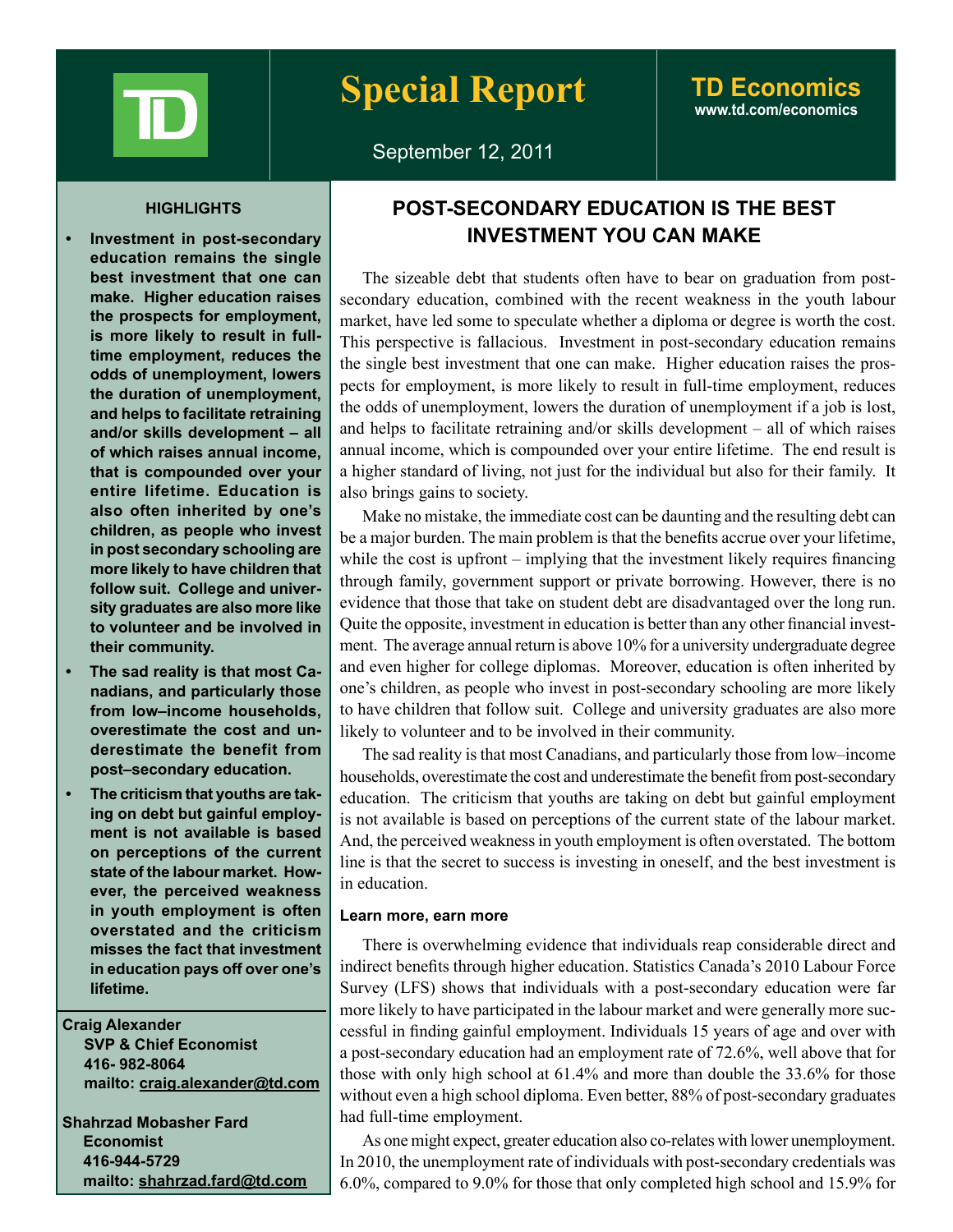those without a high school diploma.

The better labour market outcomes translate into higher earnings. The 2006 Census showed that median after-tax income for university graduates was \$35,168, compared to \$27,741 for college graduates, \$19,744 for high school only graduates and \$15,523 for those that didn't complete high school. Keep in mind that the earnings differential is compounded over one's lifetime and the greater savings by higher earners can produce investment income, which provides compounding returns as well.

Looking ahead, the disparate employment outcomes by education levels are likely to widen. The demand for higher-skilled workers will only increase as the Canadian economy evolves, while an aging population will likely lead to shortages in many trade occupations and high-skilled occupations. A report entitled *Looking–Ahead: A 10-Year Outlook for the Canadian Labour Market (2006-2015)* by Human Resources and Skills Development Canada (HRSDC) indicates that the educational requirements of jobs are rising and future employment growth will be most significant in occupations requiring university education and least significant in occupations that usually require on-thejob training. Moreover, it suggests that unlike occupations usually requiring high school, employment growth within occupations generally requiring a university degree or college diploma will outpace growth in the overall labour force.

Greater employment opportunities and higher salaries are not the only benefits post-secondary education graduates enjoy. There are indirect advantages as well. Individuals with higher education have a greater tendency to behave in ways that promote a better standard of living. An example is that they tend to manage their health better. They also generally have stronger literacy and financial management skills.





Post-secondary graduates are more likely to be involved in their community. And, all of this leads to greater happiness or satisfaction on surveys. As well, individuals with higher education are more inclined to pursue continued learning and training throughout their lifetime, making them more adaptable to the evolving nature of work in today's highly knowledge-based economy.

The impact of higher education reaches well beyond the current generation. The better today's Canadians are educated, the better the educational – and employment and income – prospects of the next generation. This is because participation rates in post-secondary education strongly correlate to parents' level of educational attainment. According to Statistics Canada's Youth in Transition Survey (YITS) conducted in December 2005, 80% of Canadians within the 24 to 26 age group with parents that graduated from post-secondary education were likely to go to college or university, compared to only 70% for those with parents that did not complete post-secondary education.

## **Costs to higher education**

So the benefits are undisputable, but the cost of obtaining a diploma or degree can be high. In 2009, TD Economics conducted a study on the future cost of pursuing higher education. Updating the analysis, the total average cost of pursuing a 4-year undergraduate degree in Canada today is roughly \$55,000 for students living at home and \$84,000 for students living away from home. If parents were to have a child today, we project a child going to university in 18 years time will face a total outlay for a 4-year degree of \$102,286 for students living at home and \$139,380 for students living away from home. Adjusting for inflation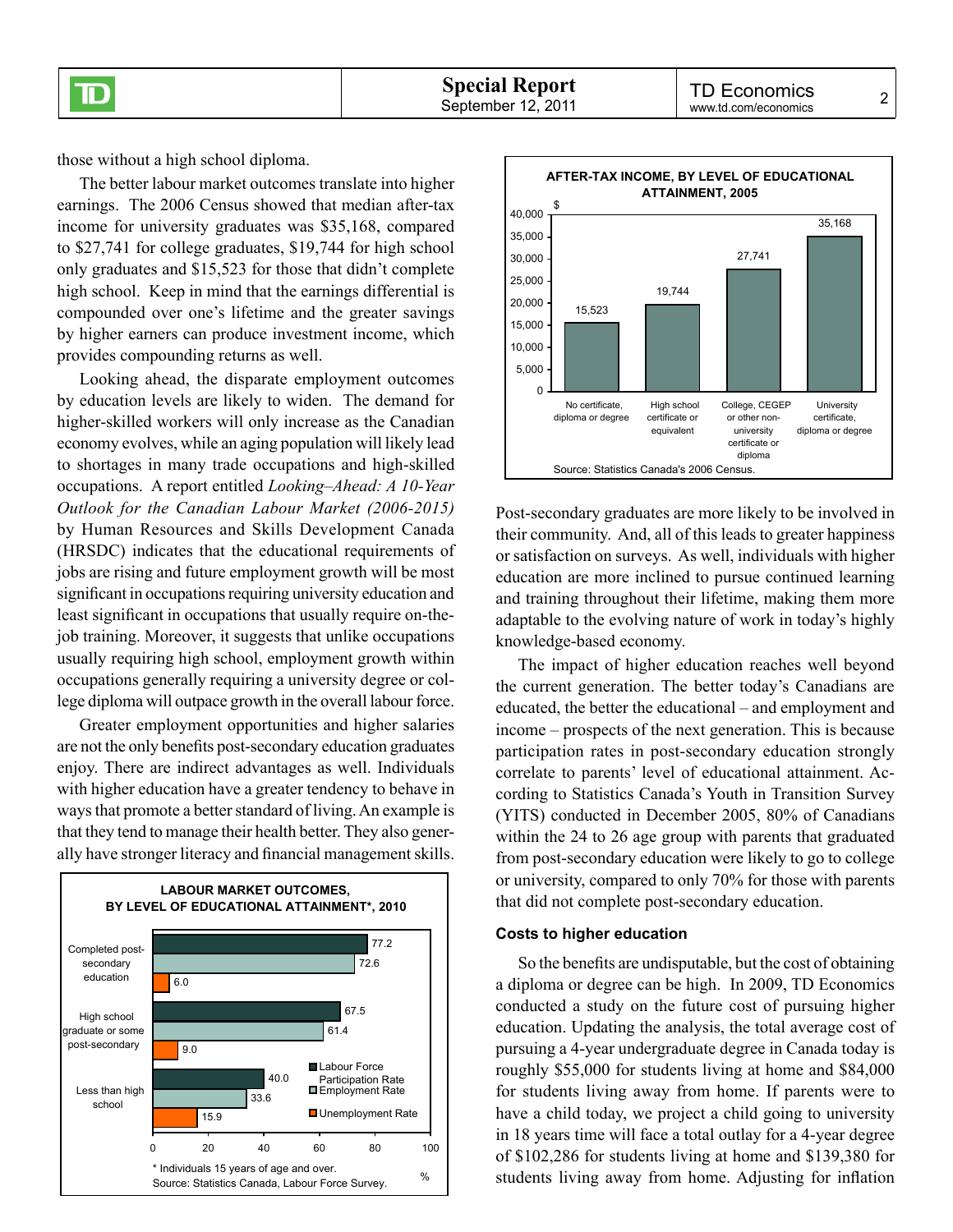(i.e. expressed in 2011 dollars), the projected future cost is \$68,950 for students living at home and \$93,963 for students living away from home.

There was a time that students could fund their tuition, other school fees and living expenses from savings accumulated through summer and part-time jobs. Those days are past. Today, there is often an enormous intergenerational transfer from parents to their children through financial support for post-secondary education. This not only creates retirement saving challenges for the parents, but it is often inadequate to meet the financial needs of the child. The result is that 26% of students take on government-provided debt. Regrettably, there is no statistic for the share of students that assume private sector debt to fund education.

## **Student debt does not hinder economic well-being or progress**

Despite the fact that a number of graduating students report that their economic well-being is being hindered by heavy student loan debts, there is no evidence that the debt puts them at a long-term disadvantage. What students often fail to realize is that borrowing for the purposes of pursuing education is a lifetime financial investment and their economic conditions will improve as the debt is being paid off and as their earnings rise in tandem with their experience. Inevitably, some will find it harder to meet their student debt obligations if they face difficulty landing a job, experience lower-than-average benefits and/or experience higher-than-average costs.

The extent of the financial burden posed by student loan debts may be measured through debt service ratios (i.e., the ratio of debt payments to earned income). Statistics Canada compiles data on the debt service ratios on government stu-



| IN 2005 (%), BY EXTENT OF DEBT |                                              |                                                            |                                       |  |  |  |
|--------------------------------|----------------------------------------------|------------------------------------------------------------|---------------------------------------|--|--|--|
| <b>Degree</b>                  | <b>Small debts</b><br>(less than<br>\$10,000 | <b>Medium debts</b><br>(between<br>\$10,000 to<br>\$24,999 | Large debts<br>(\$25,000 and<br>over) |  |  |  |
| College                        | 3                                            | 6                                                          | $6^{\sf E}$                           |  |  |  |
| Undergraduate                  | 3                                            | 6                                                          | 10                                    |  |  |  |
| Master                         | 3                                            | 5                                                          | 9                                     |  |  |  |
| Doctorate                      | 2                                            |                                                            |                                       |  |  |  |
| $E$ I lea with caution         |                                              |                                                            |                                       |  |  |  |

**MEDIAN DEBT SERVICE RATIOS OF STUDENTS GRADUATING** 

Use with caution.

Source: Statistics Canada, *Graduating in Canada: Profile, Labour Market Outcomes and Student Debt of the Class of 2005,* Catalogue no. 81-595-M-No. 074.

dent loans soon after graduation, by level of study and size of debt. In 2005, the median debt service ratio of students graduating with an undergraduate degree was 3% for those with small debts (i.e., less than \$10,000), 6% for those with medium debts (i.e., \$10,000 to \$24,999) and 10% for those with large debts (i.e., \$25,000 and over). Similarly, the median debt service ratio of students graduating with a college degree was 3% for those with small debts, 6% for those with medium debts and 6% for those with large debts. It is important to caution, however, that these figures underestimate the debt service ratio as they do not include the debt owed to private sources of funding. Nevertheless, the debt service ratios, on average, are manageable. Consider that financial institutions generally become worried when total debt service costs exceed 40% of pre-tax income. The implication is that student debt can be a considerable burden and can limit how much more credit a recent graduate can and should take on, but the vast majority of students can cope with their financial obligations.

Of course, what you worry about are the individuals that are having a different experience than the average. One aspect that should be stressed is that students need to fully understand the financial obligations that they are taking on. One could also argue that the government financial support for students should be altered to provide greater support to those from low-income families.

## **Greater rates of home ownership seen among PSE graduates despite student debt**

Some students report that their student debt prevents them from taking ownership of a home. Relative to other post-secondary graduates, there is limited support for this claim, as home ownership for those with degrees and diplomas that don't take on student debt is 74% vis-à-vis 71% for those that did take on debt – a very meagre difference.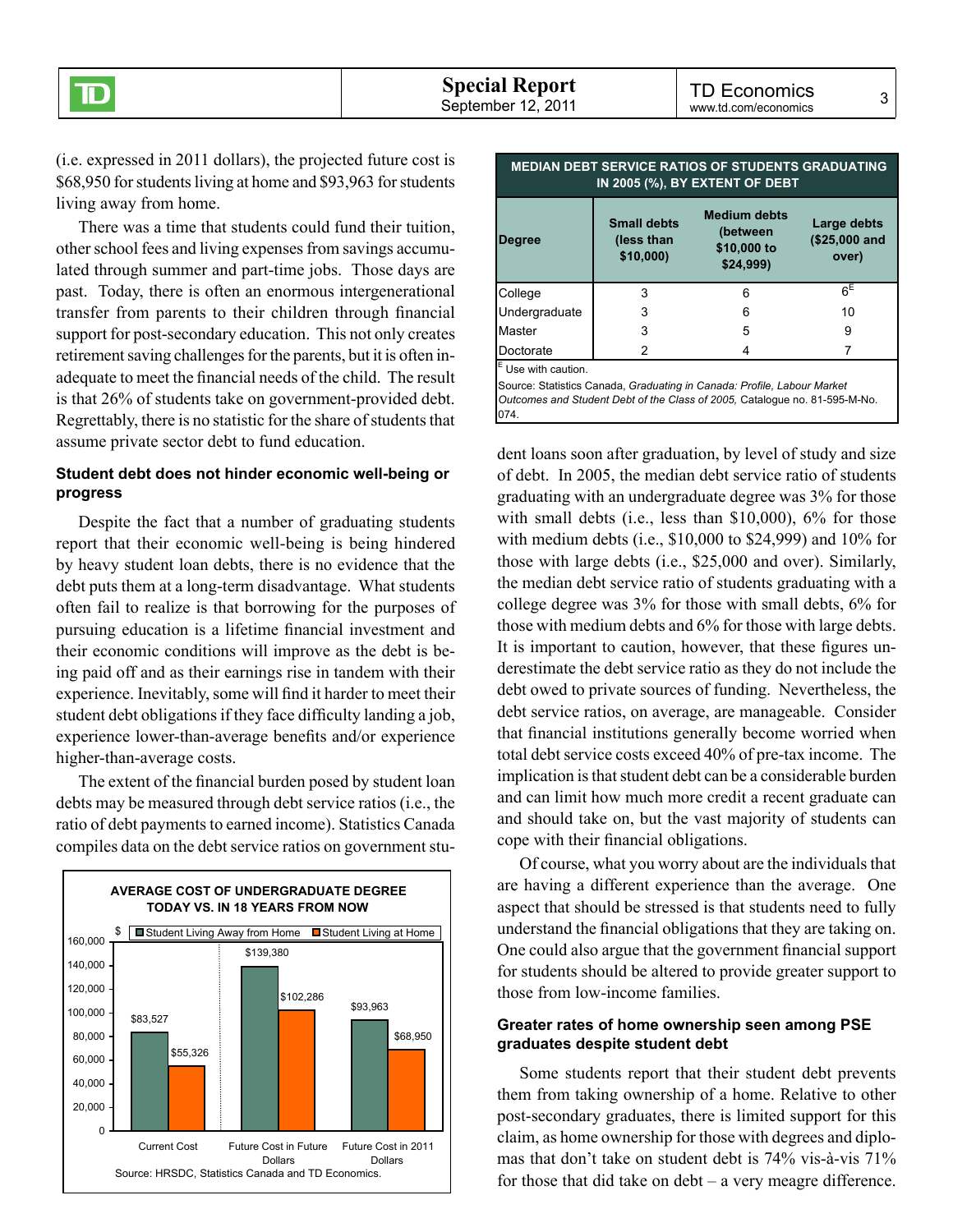And, home ownership rates for both are much higher than the 66% for those that do not go beyond high school.

## **Higher education provides double digit annual rate of return**

The central issue is whether post-secondary education is worth the cost. By considering the benefits and costs to higher education (which include the foregone revenues while studying), it is possible to measure the profitability and, hence, the desirability of an investment in post-secondary schooling. One of the measures used to calculate this is the internal rate of return<sup>1</sup>. According to Stark (2007), the rate of return to an undergraduate degree, excluding medical degrees, in 1995 was 9.9% for men and 12.1% for women. Another study by Moussaly–Sergieh and Vaillancourt (2005) find that the rate of return of an undergraduate degree relative to a high school diploma acquired in 2000 was 11.5% for men and 14.1% for women.

An equivalent rate of return to a college degree is harder to pinpoint as there are no comparable studies. However, a 2006 study found that the percentage difference in weekly earnings in 2000 between college and high school completers was 19.3% for men and 20.2% for women. Intuitively, the rate of return on college is likely higher than university because the higher annual earnings is obtained at a lower initial outlay.

## **Canadians over estimate cost, underestimate benefit**

Nevertheless, some individuals perceive that the expected benefits to higher education do not warrant the expected costs. In an attempt to gauge Canadians' knowledge of the expected costs and benefits, the Canadian Millennium





Scholarship Foundation (CMSF) commissioned Ipsos–Reid to conduct a survey in August 2003. Survey respondents were asked the following question with regards to expected tuition fee costs: "What would you guess it costs for one year of undergraduate university tuition last year in your province, not counting books, fees, or living expenses?" The responses given demonstrated that Canadians generally overestimated the actual average cost of tuition fees. But these responses more importantly revealed that individuals with only a high school diploma overestimated expected costs by a significantly greater amount relative to those who had post-secondary education. Survey responses organized by level of income reveal a similar pattern: individuals with a family income of \$30,000 or less tend to overestimate expected costs by a greater amount relative to those with a family income of more than \$30,000. Since parents heavily influence the decisions of their children, the implication is that lower income families are the most at risk of overestimating the cost of future education.

Survey respondents were then asked the following question with regards to expected benefits: "According to the 2001 Census, the average income for a high school graduate is \$34,632. What would you guess the average university graduate makes?" The results revealed that Canadians significantly underestimated the expected benefits to postsecondary education. While the results did not reveal any obvious relationship between educational attainment and estimates of financial benefits, they did, however, reveal a relationship between family income and estimates of expected financial benefits. Individuals within lower–income family groups had a slightly greater tendency of underestimating the expected financial benefits to higher education.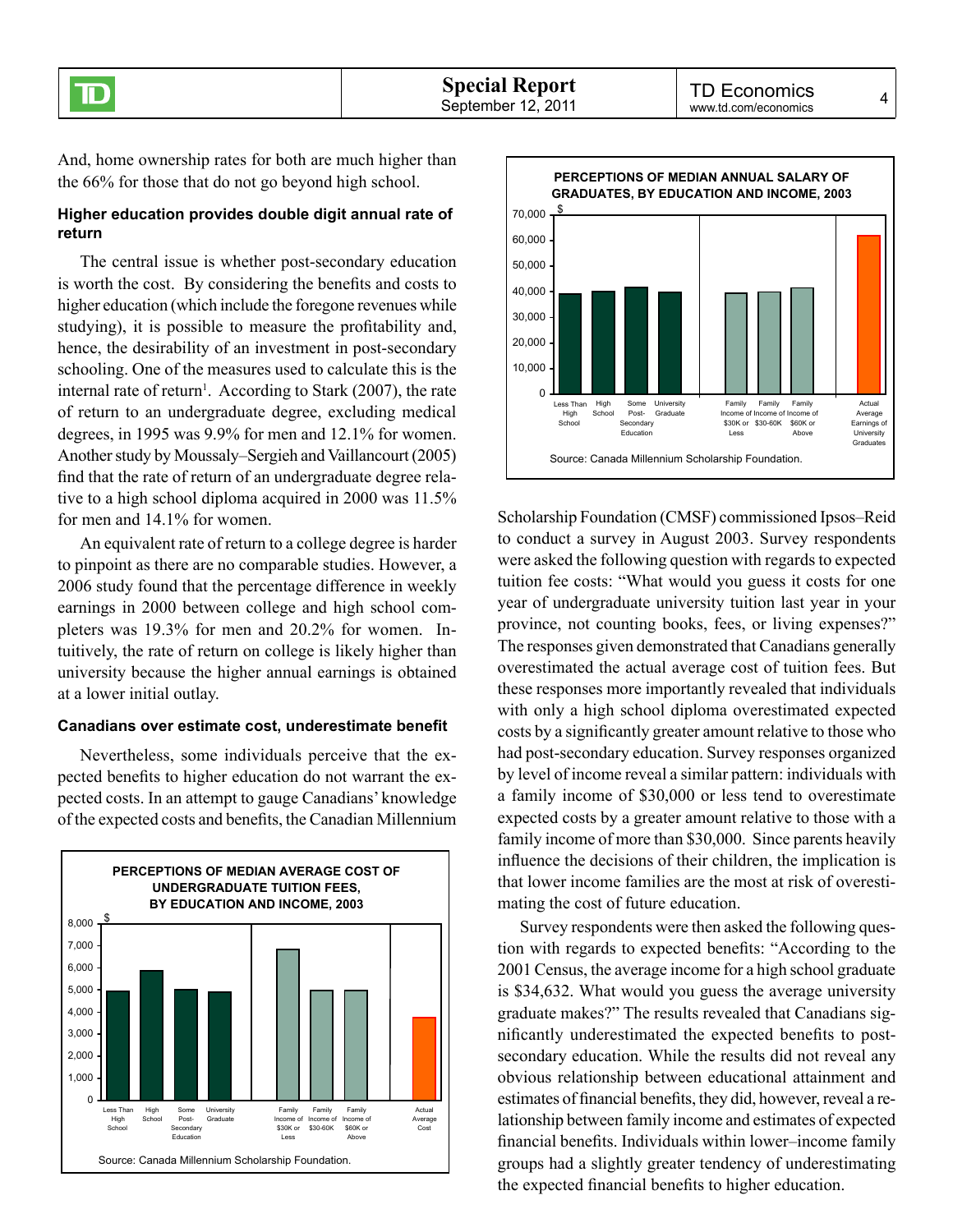#### **Exceptions do occur**

We have argued that post-secondary education pays off handsomely, but it should be noted that not all graduates have a positive experience. There can be mismatches between the level of education and the future job obtained, as well as mismatches between the field of study and the employment entered into. These education-job mismatches, in turn, often account for employee turnover and they adversely affect an individual's earnings and job status. Labour market outcomes are also affected by the programs studied, as some curriculums have more direct application outside of academia.

The results of Statistics Canada's 2006 Survey of Labour Income Dynamics (SLID) indicate that roughly 58% of workers between the ages of 25 to 54 with a post-secondary certificate, diploma or degree reported that their job and education were closely related, 19% found that job was somewhat related to their education, while 23% said that their job and education were not related at all. Individuals who reported that their job and education were closely related and somewhat related earned mean hourly wages that were close to 25% higher than individuals who found that their job and education were not at all related.

#### **Youth labour market better than you think**

Many of the perceptions that investment in education might not be worth the cost relate the student debt burden to current labour market conditions, which are deemed to be poor. There are two problems with this. First, education pays dividends over one's lifetime; and, labour market conditions for youths will improve with time. Second, the overall job market for young people is not terrible at the moment.

Youths were hit harder than average during the 2008/2009 recession. This always happens during economic contractions. As employment declines, the most recent hires are often the most vulnerable to being laid off. And, new entrants to the labour market face fewer opportunities. Rising unemployment for all workers also means that the young face more competition for the fewer job opportunities from displaced workers that have more job experience.

| <b>EXTENT OF EDUCATION AND LABOUR MARKET MISMATCHES</b><br><b>WITH CORRESPONDING WAGES, 2006</b> |           |             |  |  |
|--------------------------------------------------------------------------------------------------|-----------|-------------|--|--|
|                                                                                                  | Share (%) | Wage $(\$)$ |  |  |
| Job and education were closely related                                                           | 58        | 27          |  |  |
| Job was somewhat related to education                                                            | 19        | 26          |  |  |
| Job and education were not at all related                                                        | 23        | 20          |  |  |
| Source: Statistics Canada, 2006 Survey of Labour Income Dynamics (SLID).                         |           |             |  |  |



Close to 255,000 individuals between the ages of 15 to 24 lost jobs during the downturn and the unemployment rate for this age group rose sharply by more than 5 percentage points to a peak of 16.3% in July 2009. Since the trough, only 48,800 net new positions for ages 15 to 24 have been created. This meagre job growth still helped to bring down the unemployment rate by 2.3 percentage points to 14.0%. However, it is important to highlight that the national unemployment rate hit the lowest levels in more than three decades before the financial crisis and recession. In fact, the current 14% unemployment rate is not as bad as it seems, since it virtually matches the average level over the past two decades. And, the youth labour participation rate is only 0.6 percentage points below its two–decade average. The simple truth is that Canada's youth are not facing the "lost generation" prospects that confront younger workers in the United States and Europe. It is tough for new graduates, but not impossible. And, the weakness that does exist today will fade with time.

## **Bottom Line**

The purpose of this paper has not been to diminish the challenges facing today's youth. There is no disputing that the labour market isn't as good as it was in 2007 or even early 2008. And, there is no question that the rising cost of a post-secondary education over the past two decades is putting considerable financial strain on students and their families. However, there is every reason to believe that investment in education remains the single best investment that a person can make. It raises your marketability in the current labour market; and, for the vast majority of individuals, it opens the door to a higher standard of living over their lifetime.